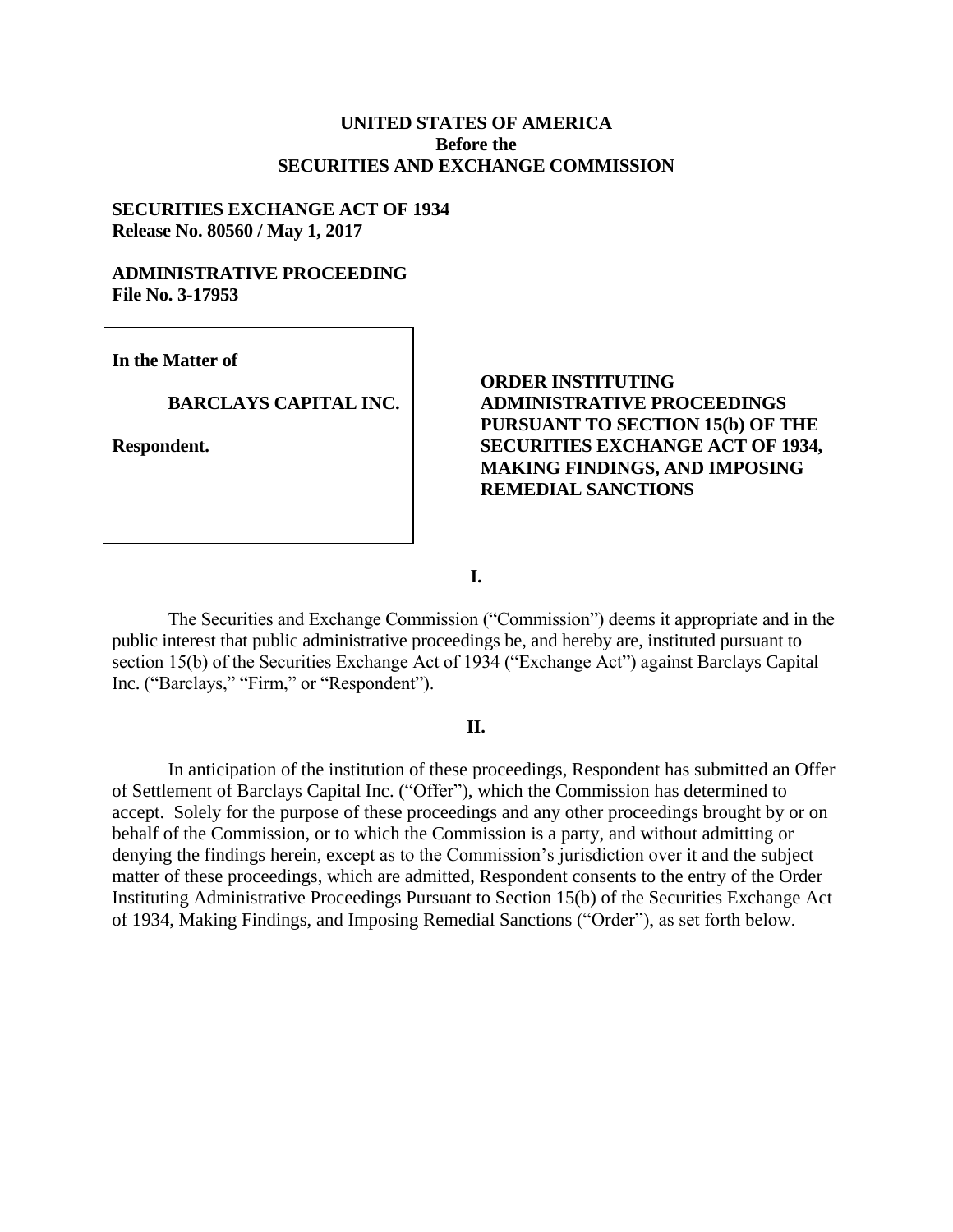On the basis of the Order and the Offer, the Commission makes the findings set forth below.<sup>1</sup>

#### **Summary**

These proceedings arise out of Barclays' failure reasonably to supervise traders so as to prevent and detect violations of antifraud provisions of the federal securities laws in connection with Barclays' secondary market purchases and sales of certain bonds known as non-agency residential mortgage-backed securities ("non-agency RMBS").<sup>2</sup> The trading that is the subject of the Order took place from June 2009 through December 2012 ("Relevant Period") and involved intra-day purchases and sales of non-agency RMBS to Firm customers. During the Relevant Period, traders on Barclays' non-agency RMBS desk, knowingly or recklessly made false or misleading statements to Barclays customers and/or charged Barclays customers undisclosed excessive mark-ups.<sup>3</sup> Barclays had the means to monitor communications for false or misleading statements but failed to identify this misconduct. In addition, Barclays failed reasonably to detect and review whether its mark-ups for certain non-agency RMBS transactions were reasonable. Barclays maintained a compliance system during the Relevant Period that was designed to detect transactions with markups above a certain threshold for further review, but that system was defective. As a result, Barclays did not detect and review excessive mark-ups on the intra-day trades in non-agency RMBS that are the subject of the Order.

Under the circumstances described above, Barclays failed reasonably to supervise for violations of antifraud provisions of the federal securities laws within the meaning of section 15(b)(4)(E) of the Exchange Act. In considering the charges brought and the relief imposed in this matter, the Commission has taken into consideration the significant cooperation that Barclays has provided throughout the investigation.

#### **Respondent**

1. Respondent is a Connecticut company with its principal place of business in New York, New York. It is a wholly owned subsidiary of Barclays PLC. It is and, during the Relevant Period, was a broker-dealer registered with the Commission.

 $\overline{\phantom{a}}$ 

<sup>1</sup> The findings herein are made pursuant to the Offer and are not binding on any other person or entity in this or any other proceeding.

<sup>2</sup> Non-agency RMBS are residential mortgage-backed securities that are sponsored by private entities and not government-sponsored entities.

<sup>3</sup> A mark-up is the difference between the price charged to the customer for a security and the prevailing market price for that security. *E.g.*, *Grandon v. Merrill Lynch & Co., Inc.*, 147 F. 3d 184, 189 (2d Cir. 1998). In the instant matter, the prevailing market price for the security involved in each of the transactions was Barclays' contemporaneous cost for the security. *See id.*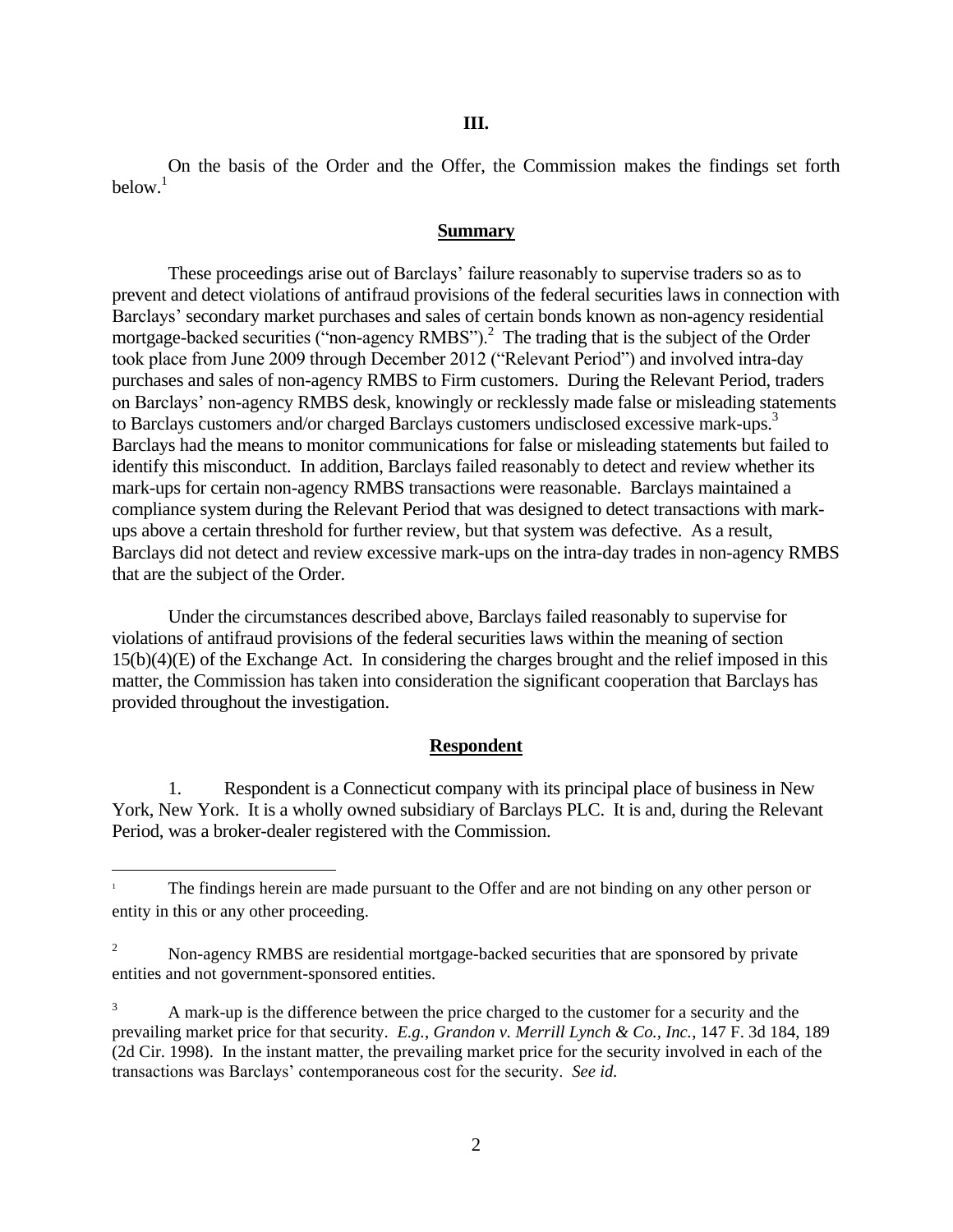## **Relevant Persons**

2. Yoon Seok Lee ("Lee"), from approximately September 22, 2008, through February 11, 2015, was employed as a trader on the RMBS trading desk at Barclays. During the Relevant Period, Lee was registered with the Financial Industry Regulatory Authority ("FINRA") and held series 7 and 63 securities licenses. In February 2015, Barclays terminated Lee's employment. Lee is 33 years old and resides in New York, New York.

3. David F. Wong ("Wong"), from approximately September 2008 through August 2014, was employed as a trader on the RMBS trading desk at Barclays. During the Relevant Period, Wong was registered with the Financial Industry Regulatory Authority ("FINRA") and held series 7 and 63 securities licenses. In January 2016, Barclays terminated Wong's employment. Wong is 35 years old and resides in New York, New York.

### **Background**

4. During the Relevant Period, Barclays was a broker-dealer engaged in secondary market trading of non-agency RMBS. In trading non-agency RMBS, Barclays purchased the securities for its own account and then sold them from its own account to its customers. Barclays did not charge a commission on the trades. In many instances, the purchase and sale took place within minutes or hours and involved little or no risk to Barclays. The false or misleading statements led customers to accept less, or pay more, for securities than they otherwise might have accepted or paid. The profit that the Firm made on any given transaction instead came from the difference between the price at which the Firm sold securities and the price at which it had purchased them.

5. Also during the Relevant Period, Barclays had policies that prohibited its traders and salespersons from making false or misleading statements about the terms of transactions and from charging unreasonable mark-ups.

## **The Underlying Violations**

6. The false or misleading statements and undisclosed excessive mark-ups that are the subject of the Order took place in the context of certain intra-day trades of non-agency RMBS. The excessive mark-ups resulted in unfair prices to customers as well as unreasonable profits to Barclays.

### **False or Misleading Statements to Barclays Customers**

7. During the Relevant Period, former Barclays traders Lee and Wong, directly and indirectly, made false or misleading statements to Barclays customers in both the purchase and the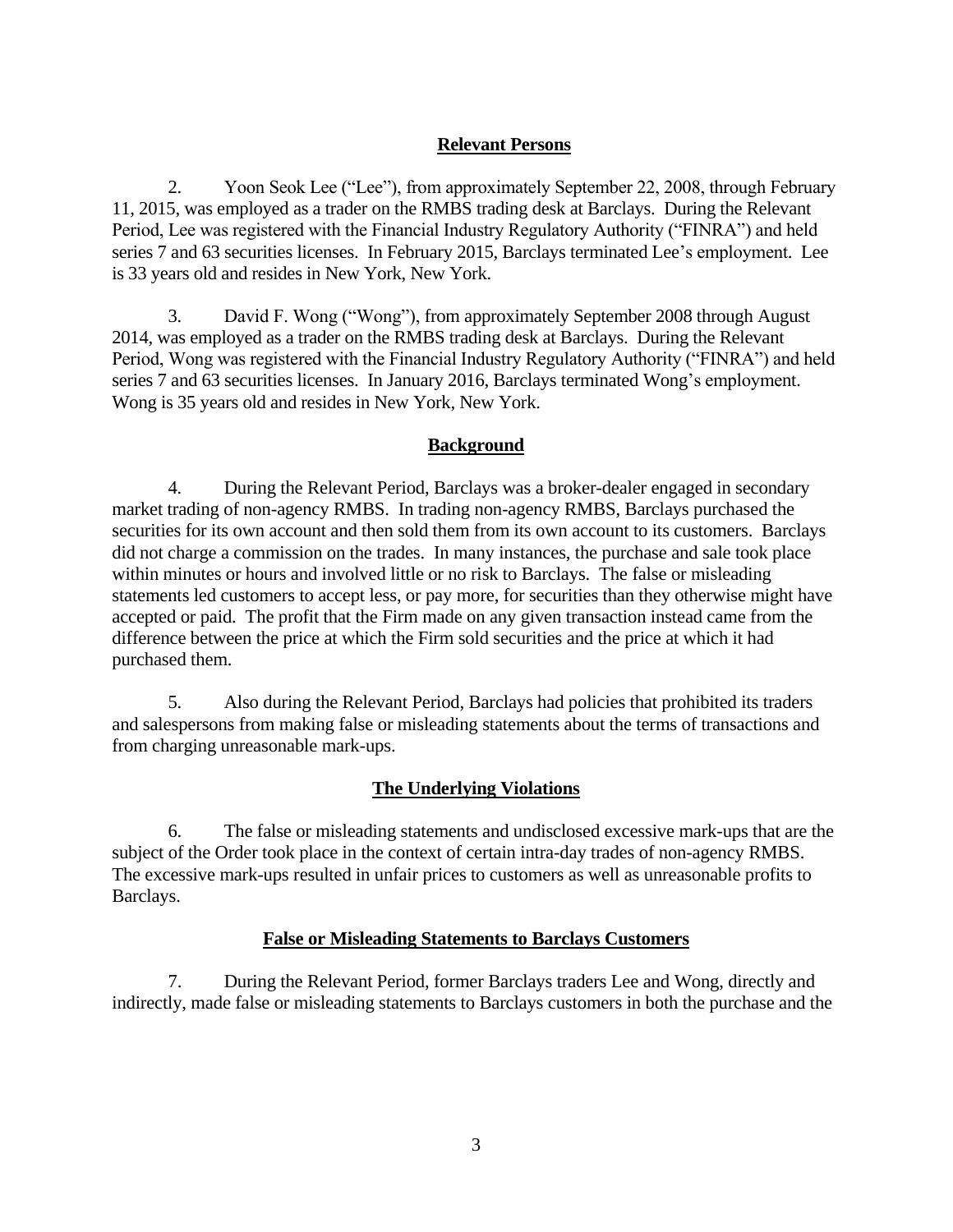sale of non-agency RMBS.<sup>4</sup> Among other things, they made false or misleading statements about the price at which the securities could be bought or sold; the amount of profit that Barclays would be making on individual trades; and, after Barclays had agreed to purchase securities from a seller and during negotiations with a potential buyer, whether Barclays still was in active negotiations with the seller.

8. In one instance, for example, Lee received from a customer an order to sell \$46,814,037 original face amount of a bond at a price of  $101{\text -}00$ .<sup>5</sup> Lee then sought to sell the bond to another customer. Throughout the ensuing negotiations, Lee made false or misleading statements to both the buyer and the seller, including

- a. misrepresenting to the buyer that the offer price was 102-08 "subject to call"<sup>6</sup> rather than the 101-00 price that the seller had offered;
- b. misrepresenting to the seller that the bid price was 99-00 rather than the 99- 16 price that the buyer had bid;
- c. at a time when Lee was negotiating to sell the bond at a price much higher than 100-02, misrepresenting to the seller that Lee could sell the bond for 100-02 and that Barclays wanted to make four ticks on the transaction; this led the seller to reduce to 99-30 the 100-00 price that, by then, the seller had determined it wanted to receive, so that Barclays could make four ticks on the transaction by buying the bond at 99-30 and selling it at 100-02; and
- d. shortly after agreeing to buy the bond for 99-30, misrepresenting to the buyer that it looked like the seller's best price was 100-24.

Lee ultimately sold the bond for 100-20. Based on the then current face amount of the securities traded, the twenty-two ticks received by Barclays constituted profits of approximately \$247,000.

9. In another instance, Wong was negotiating the sale of \$17,500,000 original face amount of a bond to a buyer. Wong learned that Barclays already had purchased the bond at issue for a price of 44-08. Throughout the ensuing negotiations, Wong made false or misleading statements to the buyer, including

 $\overline{\phantom{a}}$ 4 In some instances, Lee and Wong made false or misleading statements directly to customers. In other instances, they made false or misleading statements to Barclays salespersons, and the salespersons then communicated the false or misleading information to customers.

<sup>5</sup> Prices of non-agency RMBS frequently were given in terms of dollars and then 1/32 increments. As such, a price given as "95-08" meant \$95.25 or \$95 and 8/32s. Each increment of 1/32 was referred to as a "tick." A price of \$95.25, or 95-08, meant that a buyer would pay \$952.50 for \$1,000.00 face amount of a bond.

<sup>6</sup> "Subject to call" is an industry expression that meant that, before the buyer could purchase the bond at the stated price, the trader would need to confirm the price with the seller.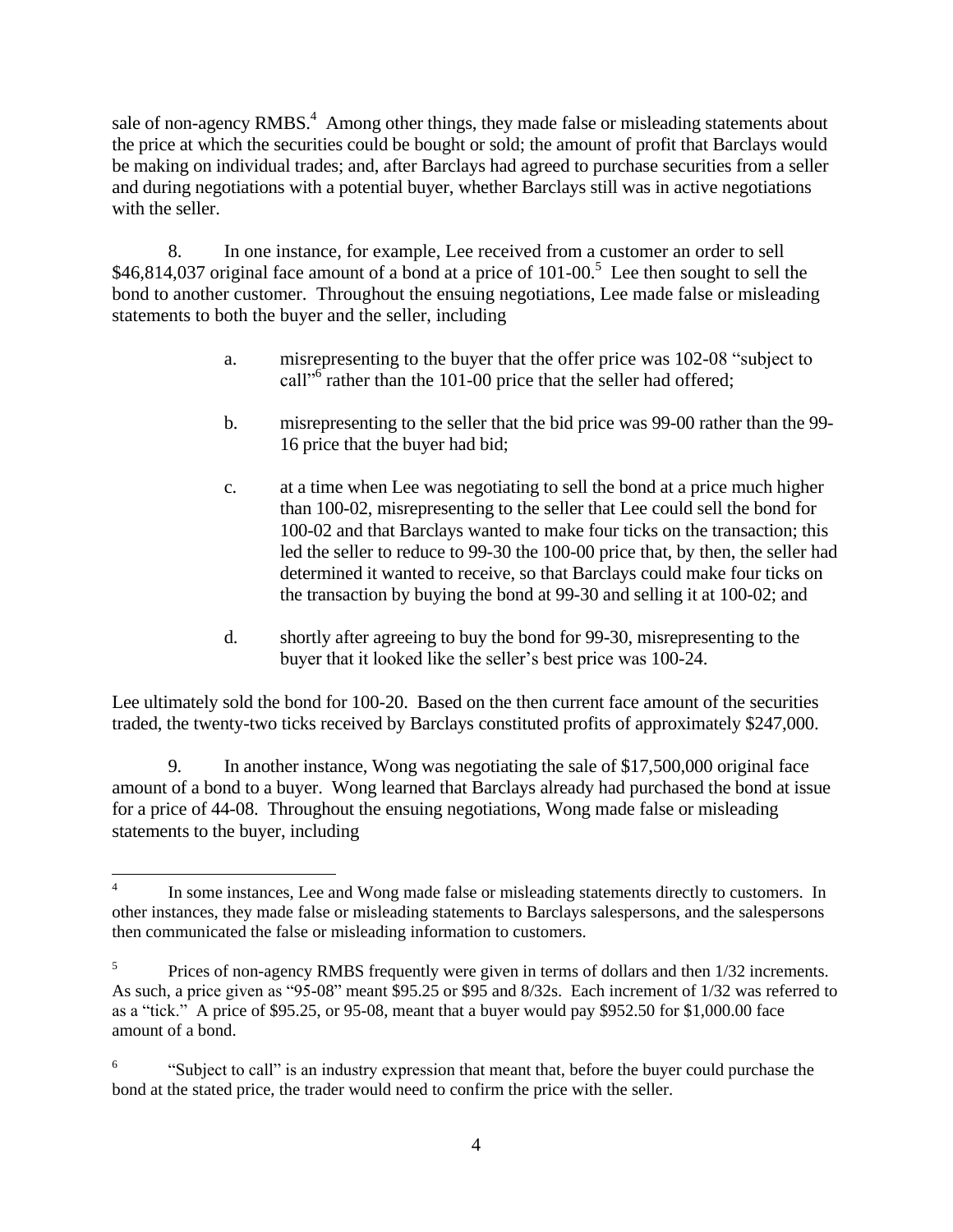- a. misrepresenting that the seller had given an offer of 52-16 for the bond when there was no such offer from the seller;
- b. misrepresenting that Wong was uncertain whether the buyer's 48-24 bid would induce the seller to lower its 52-16 offer;
- c. misrepresenting that the seller had rejected the buyer's 49-00 "all in" bid and had given a counter-offer of 51-16; and
- d. misrepresenting that Wong would try to "squeeze" a few ticks out of the seller.

Wong ultimately sold the bond to the buyer for 50-00. Based on the then current face amount of the securities traded, Barclays made profits of approximately \$840,000 on this transaction.

10. From the transactions in which Lee and/or Wong, directly or indirectly, made false or misleading statements to Barclays customers, Barclays made profits of at least of \$8,889,038.

11. The information about which Lee and Wong made the false or misleading statements was important to the investment decisions of the Barclays customers. Under these circumstances, their conduct resulted in violations of antifraud provisions of the federal securities laws.

# **Excessive Mark-Ups Charged to Barclays Customers**

12. In addition to making false or misleading statements to Barclays customers, Lee and Wong at times charged customers mark-ups that bore no reasonable relationship to the prevailing market prices.<sup>7</sup>

13. In one instance, Lee purchased \$44,045,000 original face amount of a bond at a price of 43-16. On the same day, Lee sold the bond at a price of 52-16. The 52-16 price represented an intra-day mark-up of approximately 20.7% and profits to Barclays of approximately \$3,935,070.

 $\overline{a}$ 

Based on trade data furnished by Barclays, the average mark-up charged on Barclays intra-day non-agency RMBS transactions during the Relevant Period was less than one percent. This average is less than the average reflected in the data in the Trade Reporting and Compliance Engine ("TRACE") for intra-day non-agency RMBS trades that the Financial Industry Regulatory Authority developed and maintained. TRACE is a system through which broker-dealers report over-the-counter secondary market transactions in eligible fixed income securities. Trading in non-agency RMBS began to be reported in TRACE in or about May 2011.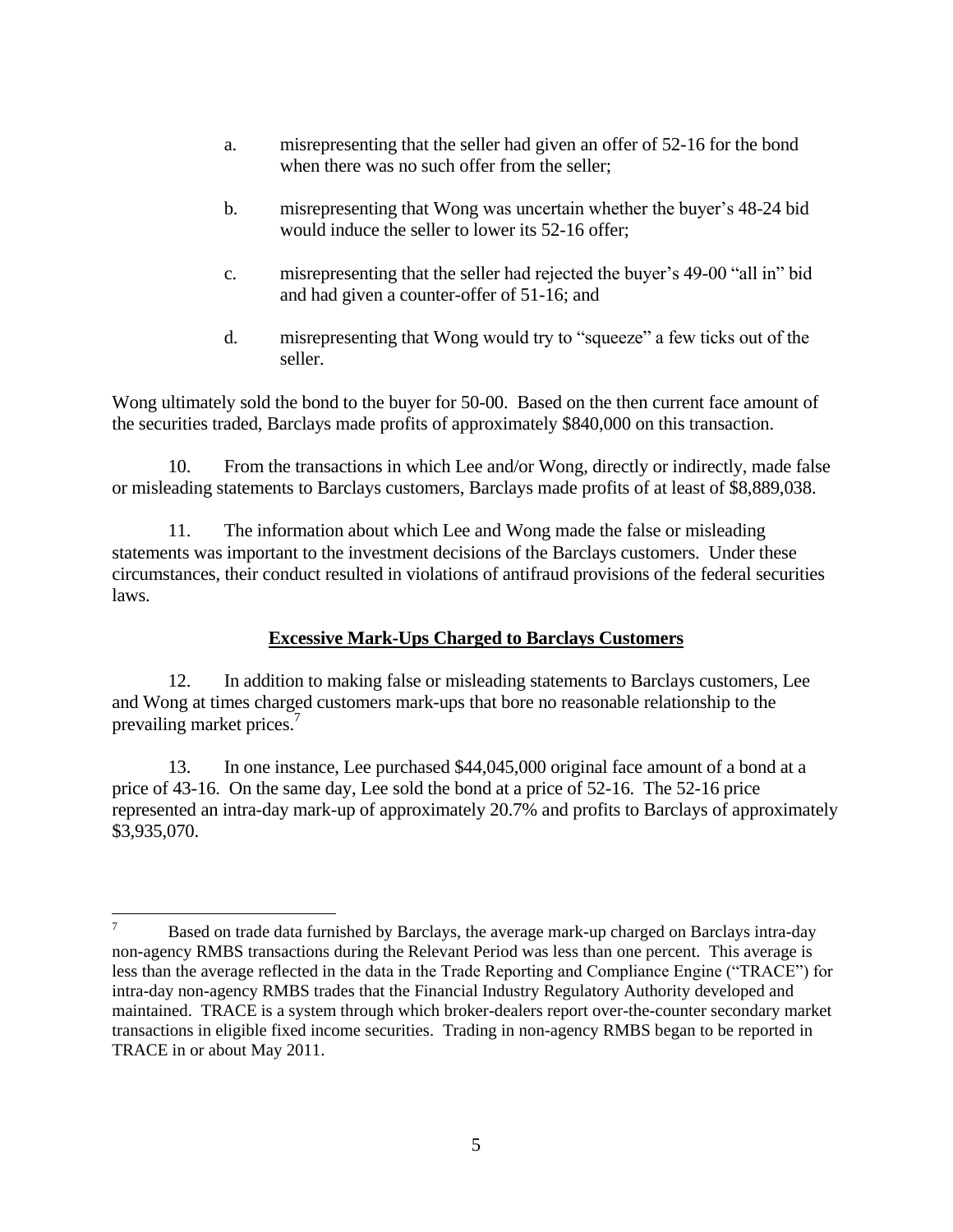14. In another instance, Wong purchased a total of \$90,000,000 original face amount of a bond at a price of 10-00. On the same day, Wong sold the bond at a price of 11-04. The 11-04 price represented an intra-day mark-up of 11.25% and profits to Barclays of approximately \$1,012,500.

15. Excluding four transactions in which Lee or Wong both charged excessive markups and made false or misleading statements, Barclays made at least \$6,672,673 in unreasonable profits from transactions in which the Firm charged excessive mark-ups.

16. Lee and Wong did not disclose the excessive mark-ups to Barclays customers.<sup>8</sup> That information would have been important to the investment decisions of the customers, particularly because of the opaque nature of secondary market trading in non-agency RMBS. Under these circumstances, their conduct violated antifraud provisions of the federal securities laws.

## **Barclays' Failure to Supervise**

17. During the Relevant Period, Barclays had policies that prohibited traders and salespersons from knowingly or recklessly "misrepresenting any terms and/or conditions of a transaction," and from "engag[ing] in behavior that is likely to create a false or misleading impression as to . . . price or value of a financial instrument." The Firm also prohibited customer communications containing misrepresentations about the amount of profit Barclays earned on transactions. In addition, Barclays had policies that prohibited the charging of unreasonable mark-ups.

18. Barclays had procedures that provided for the review of electronic communications with third parties for violations of Firm policies. As reflected in paragraph 15. above of the Order, those policies prohibited, among other things, the communication of false or misleading information. Barclays failed reasonably to implement procedures for review of communications that reasonably would be expected to detect false or misleading statements to Barclays customers. During almost all of the Relevant Period, the market for non-agency RMBS was opaque because there was no public mechanism for capturing bid and offer prices. Because one of the compliance risks faced by a broker-dealer trading non-agency RMBS was that traders or salespersons might make false or misleading statements about pricing and other information to customers, Barclays needed to implement procedures reasonably designed to detect such false or misleading statements in order to address the risks arising from its business. Barclays' failure

 $\bf 8$ Under the "shingle theory," a broker-dealer "creates an implied duty to disclose excessive markups by 'hanging out its professional shingle.'" *Grandon*, 147 F.3d at 192 (quoting *Banca Cremi, S.A. v. Alex. Brown & Sons, Inc.,* 132 F.3d 1017, 1034 (4<sup>th</sup> Cir. 1997) (quoting Commission reply brief)). When a broker-dealer, without disclosure, charges a customer a mark-up that results in a price that is not reasonably related to the prevailing market price, the broker-dealer commits fraud. *Id.* at 190 (quoting *Bank of Lexington & Trust Co.v. Vining Sparks Securities, Inc., 959 F. 2d 606, 613 (6<sup>th</sup> Cir. 1992)). The* examples of excessive mark-ups in paragraphs 11. and 12. above of the Order are not meant to suggest that mark-ups below the levels reflected in those examples could not be excessive.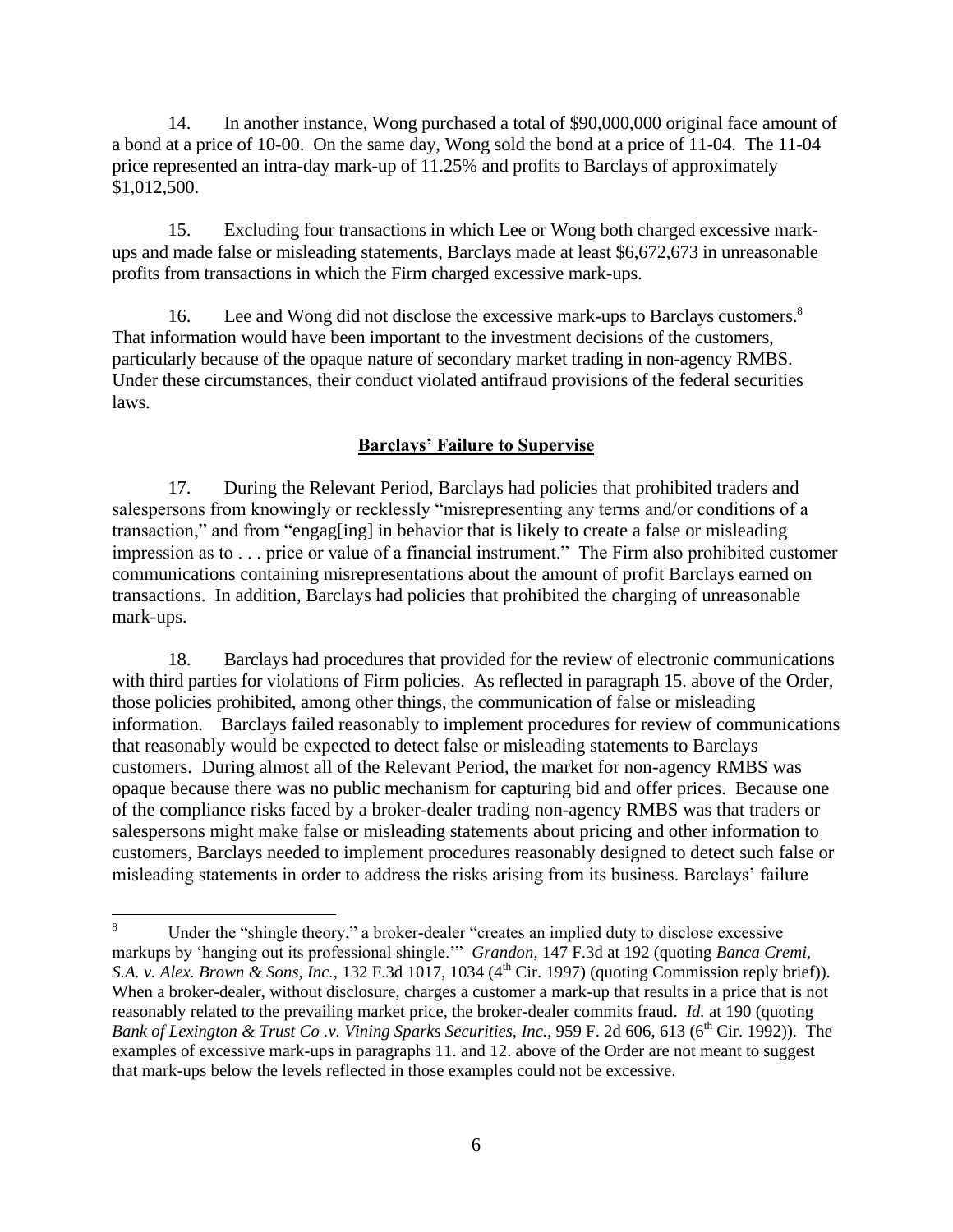reasonably to implement procedures for the review of customer communications meant that no one reviewed certain customer communications to determine whether traders and salespersons were making false or misleading statements to Barclays customers.

19. If Barclays reasonably had implemented procedures for the review of communications with customers, it could have determined that Lee and Wong had made false or misleading statements to customers about their non-agency RMBS transactions. Where, as here, there has been an underlying violation of the federal securities laws at a broker-dealer, the failure to have compliance procedures directed at that misconduct can be evidence of a failure reasonably to supervise. Barclays' failure reasonably to implement procedures for reviewing communications with customers constituted a deficiency in the performance of the Firm's supervisory responsibilities.

20. With respect to detecting and investigating possible excessive mark-ups, Barclays, during the Relevant Period, maintained an electronic monitoring system that was designed to alert Barclays' Compliance department if there was a mark-up of three percent or more on a transaction. As a result of a system error, however, during the Relevant Period, Barclays' electronic monitoring system generated alerts for only twenty-six intra-day non-agency RMBS trades that exceeded a three percent threshold. Barclays did not perform a meaningful review of the trades for which alerts were generated to determine whether the mark-ups were excessive.<sup>9</sup> The failure to have a functioning system for detecting potentially excessive mark-ups on non-agency RMBS transactions represented another supervisory deficiency by Barclays. If the Firm had implemented a reasonable system for review of non-agency RMBS transactions with customers for potentially excessive mark-ups, the Firm likely could have detected and prevented the violations of the federal securities laws that resulted from the excessive mark-ups.

21. Lee and Wong were subject to the supervision of Barclays. By failing reasonably to implement procedures for reviewing their communications with customers and by failing to maintain a functioning system for detecting and preventing potentially excessive mark-ups, Barclays, within the meaning of section 15(b)(4)(E) of the Exchange Act, failed reasonably to

 $\overline{\phantom{a}}$ 

<sup>9</sup> As a justification for accepting the mark-ups, Barclays referenced Financial Industry Regulatory Authority ("FINRA") mark-up and mark-down policies. Applicable FINRA policy provided that a markup or mark-down to a customer of no more than five percent generally was fair ("five percent guidance"). NASD rule 2440 (June 13, 2008); IM-2440-1 (June 13, 2008); IM-2440-2 (July 5, 2007). Subject to certain criteria, however, the term "customer" did not include a qualified institutional buyer ("QIB"), as defined in Securities Act of 1933 rule 144A, that was buying or selling a non-investment grade debt security. IM-2440-2(b)(9). Regardless of the applicability of the five percent guidance, the FINRA was explicit in stating that "[a] broker-dealer may also be liable for excessive mark-ups under the anti-fraud provisions of the Securities Act and the [Exchange] Act. *Mark-Ups on Debt Securities*, NASD Notice 07- 28, 2007 WL 1668330, at \*3 n.3 (June 5, 2007) (citations omitted). As such, notwithstanding that most of the Barclays customers in these transactions were QIBs and that most of the transactions were in noninvestment grade debt securities, the QIB provision in the FINRA mark-up and mark-down policies did not provide a justification for allowing the excessive mark-ups that are the subject of the Order. Barclays was responsible for knowing that, irrespective of FINRA policy, the antifraud provisions of the federal securities laws applied to the non-agency RMBS transactions.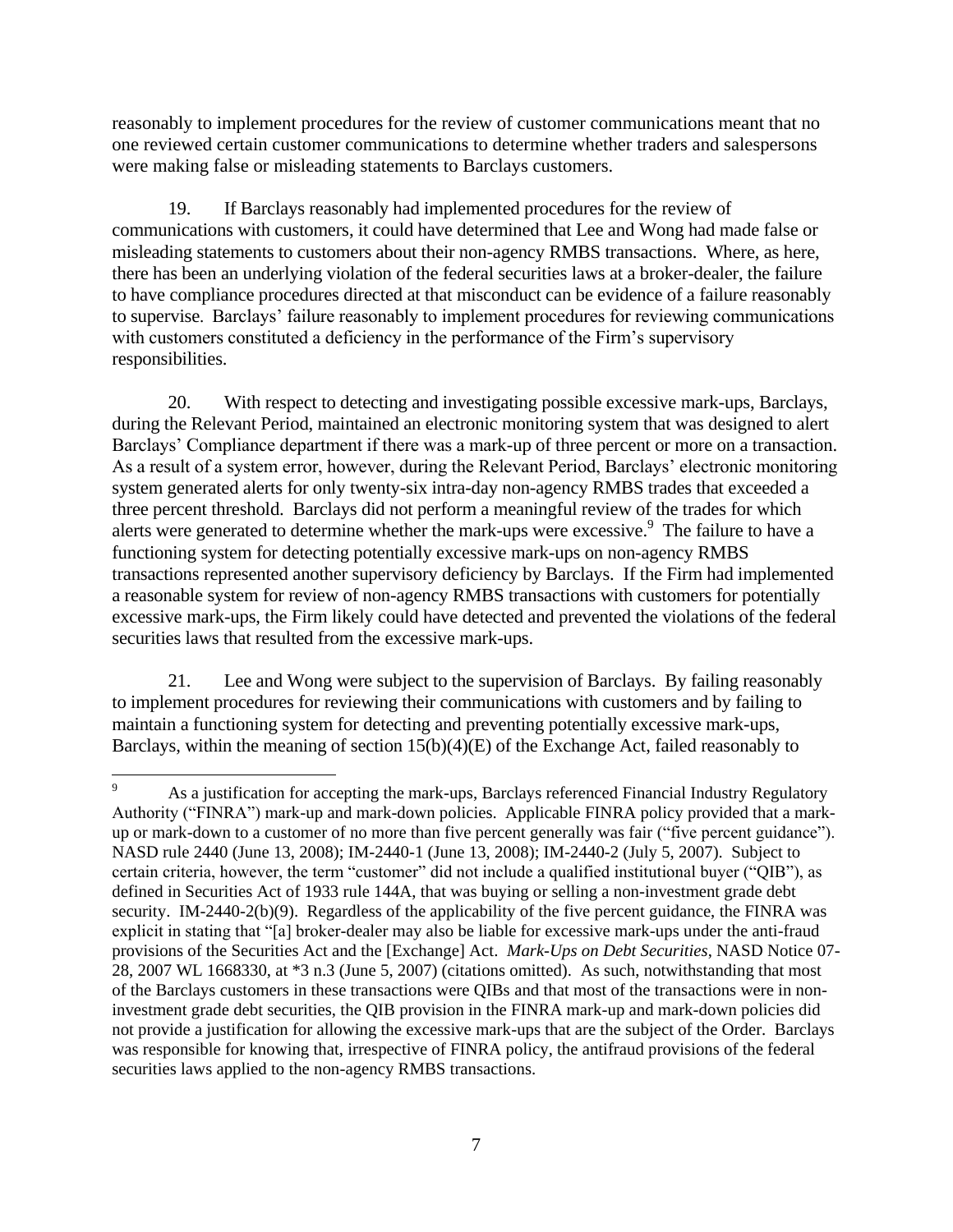supervise, with a view to preventing violations of antifraud provisions of the federal securities laws by Lee and Wong.

## **Remedial Efforts and Cooperation Provided by Barclays**

22. In determining to accept the Offer, the Commission considered remedial acts promptly undertaken by Barclays and significant cooperation afforded Commission staff*.* Respondent has implemented certain procedures to prevent and detect the type of misconduct described above in the Order. With respect to false or misleading statements, Barclays to date, has implemented procedures for the review of electronic communications for the detection of potentially false or misleading statements to Barclays customers, has conducted training related to such conduct and the types of statements that are prohibited, and has incorporated training related to such conduct into the annual training provided to trading personnel. With respect to excessive mark-ups, Barclays has replaced the defective compliance system that was in place during the Relevant Period with another compliance system that is designed, among other things, to detect potentially excessive mark-ups and has included training on unreasonable mark-ups in the annual training provided to trading personnel.

23. Barclays has cooperated by, among other things, preparing and providing to Commission staff hundreds of chronologies of transactions involving the conduct that is the subject of the Order; preparing and producing trading data from the Relevant Period; identifying mark-ups charged by Lee and Wong; and making available relevant witnesses. The cooperation that Barclays provided helped enable Commission staff to direct the focus of the Commission's investigation and to shorten significantly the amount of time needed to conduct the investigation.

## **Ongoing Cooperation**

24. Barclays agrees to cooperate fully with the Commission in any and all investigations, litigations, or other proceedings relating to or arising from the matters described in the Order. In connection with such cooperation, Barclays shall (i) produce, without service of a notice or subpoena, any and all non-privileged documents and other information requested by Commission staff; (ii) use its best efforts to cause its officers, employees, and directors to be interviewed by Commission staff at such time as Commission staff may reasonably direct; (iii) provide any certification or authentication of business records of the company as may be reasonably requested by Commission staff; (iv) use its best efforts to cause its officers, employees, and directors to appear and testify without service of a notice or subpoena in such investigations, depositions, hearings or trials as may be requested by Commission staff; and (v) consistent with all lawful obligations, maintain in strict confidence communications with Commission staff pursuant to this provision.

## **Undertakings**

25. As set forth in paragraph 22. above of the Order, Barclays has implemented certain procedures to prevent and detect the type of misconduct described above in the Order. Barclays undertakes to review the procedures that it has implemented to prevent and detect the misconduct described in the Order to determine their effectiveness and, to the extent any or all of them are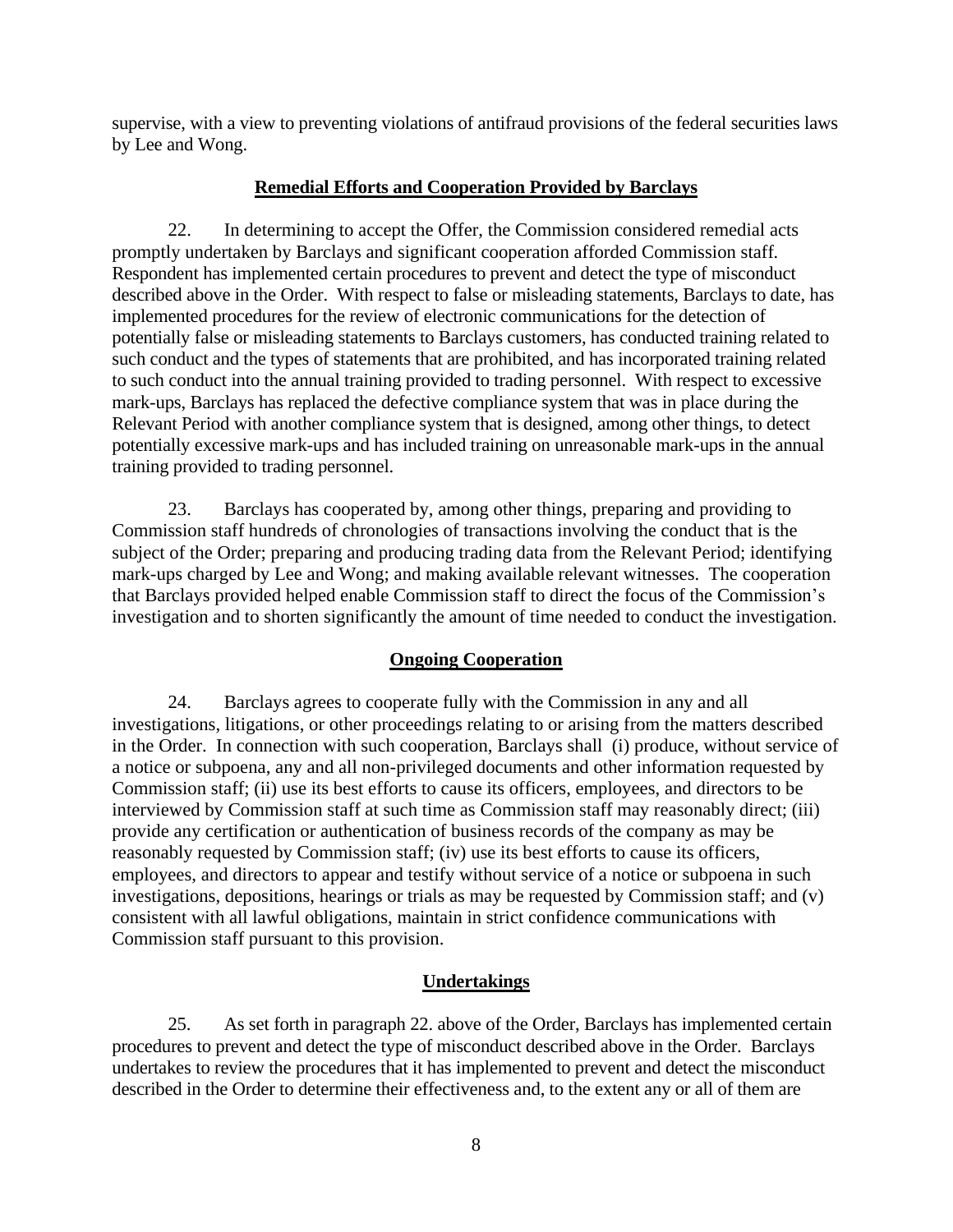determined to be ineffective, to replace them with other procedures. Barclays further undertakes to certify, in writing, compliance with the undertakings set forth in this paragraph 25. of the Order. The certification shall identify the undertakings, provide written evidence of compliance in the form of a narrative, and be supported by exhibits sufficient to demonstrate compliance. Commission staff may make reasonable requests for further evidence of compliance, and Respondent agrees to provide such evidence. The certification and supporting material shall be submitted to Commission staff. Barclays undertakes to provide a certification six months from the date of issuance of the Order and each six months thereafter until the undertakings have been completed.

26. Barclays, within the time frames discussed in paragraph 27. below of the Order, additionally undertakes to make payments to customers in the aggregate amount of approximately \$15,561,711 ("Remediation"), representing profits that Barclays earned on the intra-day trades in non-agency RMBS that are the subject of the Order. Barclays will be responsible for administering the payment of the Remediation to the affected Firm customers.

### 27. Barclays undertakes to

- a. deposit the amount of the Remediation into a segregated account such as a separate bank account ("Remediation Account") within 10 days of entry of the Order and provide Commission staff with evidence of such deposit in a form acceptable to such Commission staff;
- b. submit to Commission staff, within 60 days of the date of entry of the Order, a disbursement calculation (the "Remediation Calculation") that identifies (i) each customer or former customer that is eligible to receive a portion of the Remediation, (ii) the exact amount of that payment as to each customer or former customer, and (iii) the methodology used to determine the exact amount of that payment as to each customer or former customer;
- c. use best efforts to complete payment to all affected customers or former customers within 180 days of Commission staff's approval of the Remediation Calculation; and
- d. within 150 days after Barclays has completed the disbursement of all amounts payable to affected customers and former customers, Barclays will submit to Commission staff a final accounting and certification of the disposition of the remediation, which final accounting and certification will be in a format to be provided by Commission staff. The final accounting and certification will include, but not be limited to, (i) the amount paid to each payee; (ii) the date of each payment; (iii) the check number or other identifier of money transferred or proof of payment made; (iv) the date and amount of any returned payment; (v) a description of any effort to locate a prospective payee whose payment was returned, or to whom payment was not made for any reason; and (vi) an affirmation that Barclays has made payments to all affected clients and former clients in accordance with the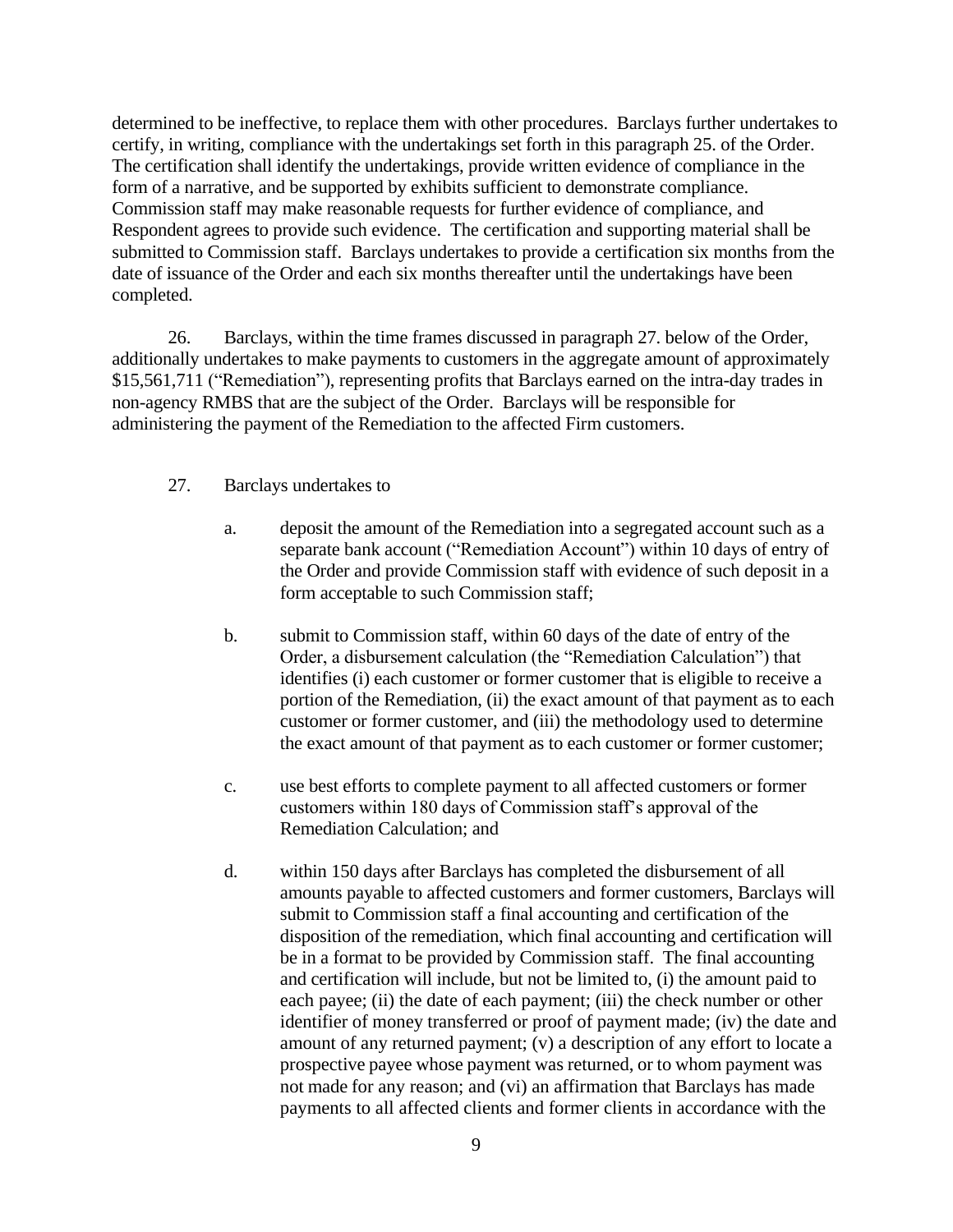Remediation Calculation approved by Commission staff and the terms and conditions set forth above. Any and all supporting documentation for the accounting and certification will be provided to Commission staff upon request. Barclays will cooperate with any reasonable requests by Commission staff for information in connection with the accounting and certification.

In the event that the payments that Barclays makes to customers and former customers totals less than the remediation, Barclays shall include in the final accounting and certification an explanation of the reason(s) why the payments did not total \$15,561,711. Commission staff will evaluate the explanation. If the amount paid to customers and former customers totals less than the total amount of disgorgement ordered in section IV.B. of the Order ("Disgorgement Amount"), and Commission staff determines that the facts and circumstances support the amount Barclays paid to customers, Barclays, within thirty (30) days of that determination, will pay the difference between the amount paid to customers and former customers and the Disgorgement Amount to the Commission for transfer to the general fund of the United States Treasury, subject to section  $21F(g)(3)$  of the Exchange Act. If, after discussions with Barclays representatives authorized to act on behalf of Barclays, Commission staff determines that Barclays has paid customers and former customers an insufficient amount, Barclays, within thirty (30) days of this determination, will pay customers and former customers the amount of the deficiency. If the total amount of the deficiency plus the amount Barclays previously paid customers and former customers ("Customer Payment Amount") is less than the Disgorgement Amount, Barclays, within thirty (30) of this determination, will pay the difference between the Disgorgement Amount and the Customer Payment Amount to the Commission for transfer to the general fund of the United States Treasury, subject to section  $21F(g)(3)$  of the Exchange Act. Compliance by Barclays with paragraphs 26. and 27. of the Order will satisfy the disgorgement and pre-judgment interest ordered below in section IV.B. of the Order.

28. Barclays agrees to be responsible for all of Barclays' tax compliance responsibilities associated with the Remediation and will retain any professional services necessary. The costs and expenses of any such professional services will be borne by Barclays, and the payment of taxes applicable to the Remediation, if any, will not be paid out of Remediation funds.

29. Commission staff may extend any of the Remediation procedural dates set forth above for good cause shown. Deadlines for dates relating to the Remediation shall be counted in calendar days, except if the last day falls on a weekend or federal holiday, the next business day shall be considered to be the last day.

30. In determining whether to accept the Offer, the Commission has considered these undertakings as well as the remedial efforts and cooperation provided by Barclays.

#### **IV.**

In view of the foregoing, the Commission deems it appropriate, in the public interest, to impose the sanctions agreed to in Respondent's Offer.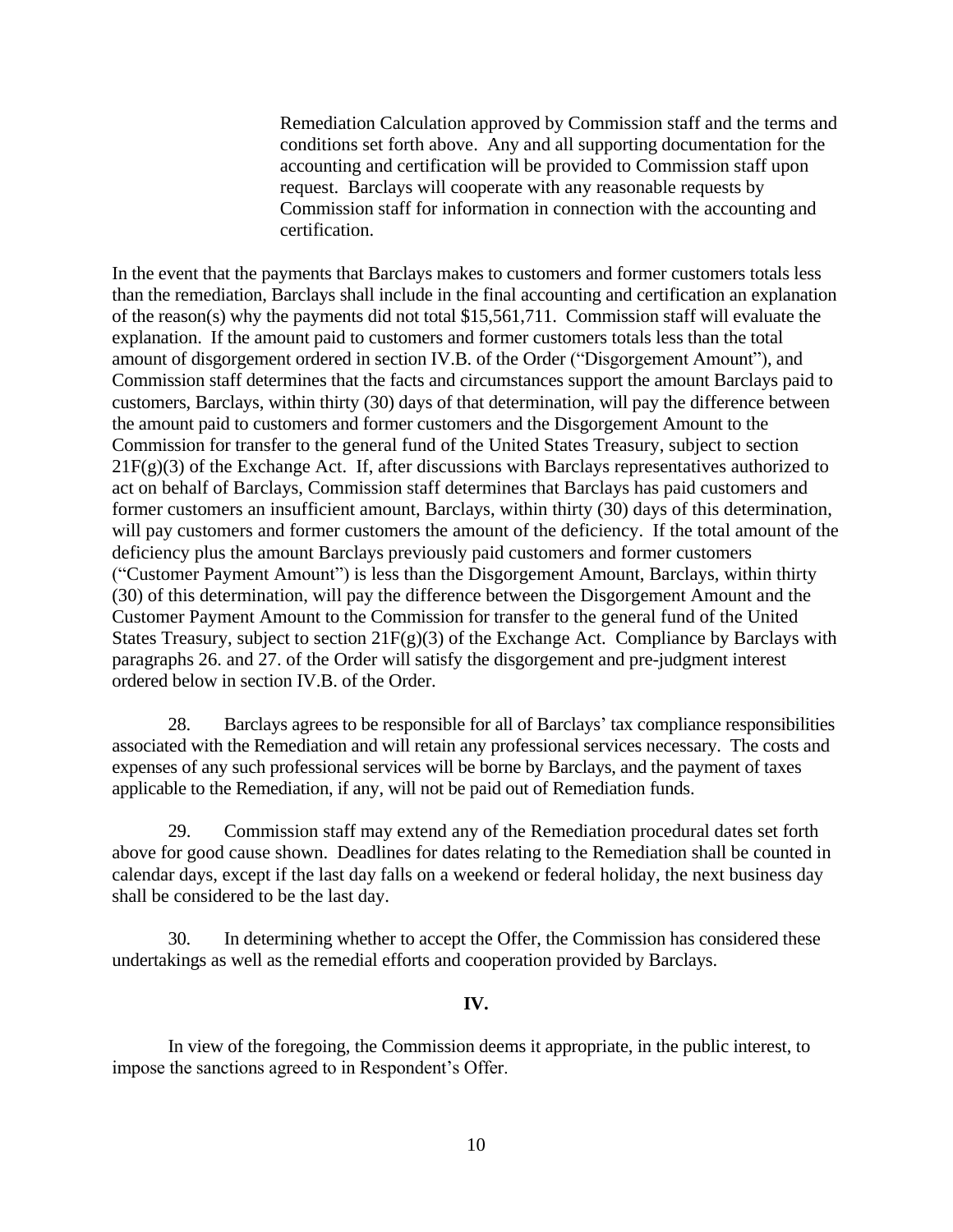Accordingly, pursuant to section 15(b) of the Exchange Act, it is hereby ORDERED that

A. Barclays is censured for failing reasonably to supervise within the meaning of section 15(b)(4)(E) of the Exchange Act

B. Barclays shall, within 180 days of the entry of the Order, pay to the Commission 1. disgorgement of \$2,930,829 and prejudgment interest of \$514,625 for the transactions that involved false or misleading statements made to Barclays customers and 2. disgorgement of \$6,672,673 and prejudgment interest of \$1,591,916 for the transactions that involved only excessive mark-ups charged to Barclays customers. The foregoing amounts shall be deemed satisfied by Respondent's payments directly to customers as described in paragraph 26. above of the Order. If timely payment is not made, additional interest shall accrue pursuant to Commission Rule of Practice 600.

C. Respondent shall, within ten days of the entry of the Order, pay a civil money penalty in the amount of \$1,000,000 to the Commission for transfer to the general fund of the United States Treasury, subject to section  $21F(g)(3)$  of the Exchange Act. If timely payment of the civil money penalty is not made, additional interest shall accrue pursuant to 31 U.S.C. §3717. Payment must be made in one of the following ways:

- (1) Respondent may transmit payment electronically to the Commission, which will provide detailed ACH transfer/Fedwire instructions upon request;
- (2) Respondent may make direct payment from a bank account via Pay.gov through the SEC website at [http://www.sec.gov/about/offices/ofm.htm;](http://www.sec.gov/about/offices/ofm.htm) or
- (3) Respondent may pay by certified check, bank cashier's check, or United States postal money order, made payable to the Securities and Exchange Commission and hand-delivered or mailed to:

Enterprise Services Center Accounts Receivable Branch HQ Bldg., Room 181, AMZ-341 6500 South MacArthur Boulevard Oklahoma City, OK 73169

Payments by check or money order must be accompanied by a cover letter identifying Barclays as the Respondent in these proceedings, and the file number of these proceedings; a copy of the cover letter and check or money order must be sent to Andrew B. Sporkin, Assistant Director, Division of Enforcement, Securities and Exchange Commission, 100 F Street, N.E., Washington, D.C. 20549.

D. Amounts ordered to be paid as civil money penalties pursuant to the Order shall be treated as penalties paid to the government for all purposes, including all tax purposes. To preserve the deterrent effect of the civil penalty, Respondent agrees that in any Related Investor Action, it shall not argue that it is entitled to, nor shall it benefit by, offset or reduction of any